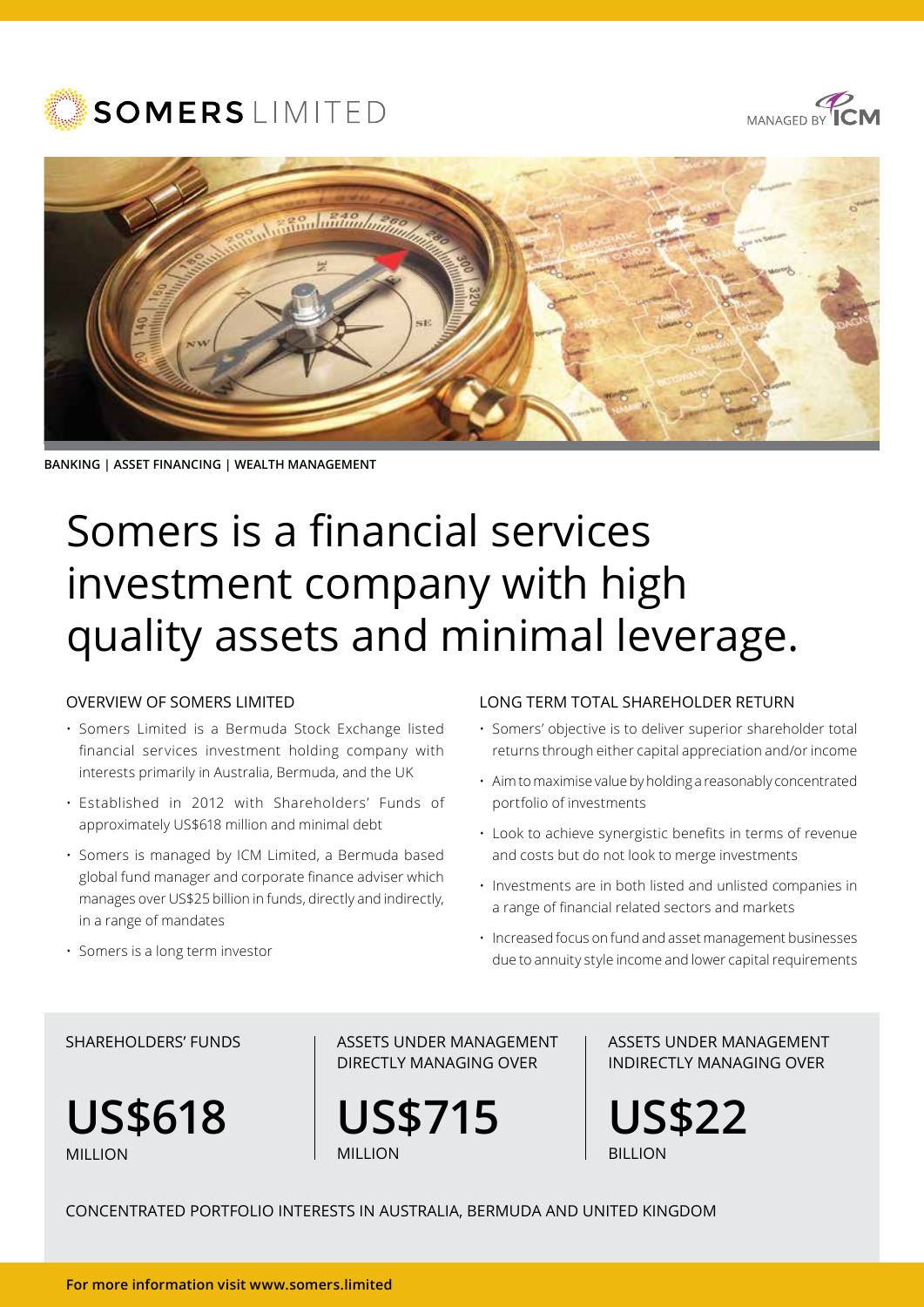

### SELECTED INVESTMENTS

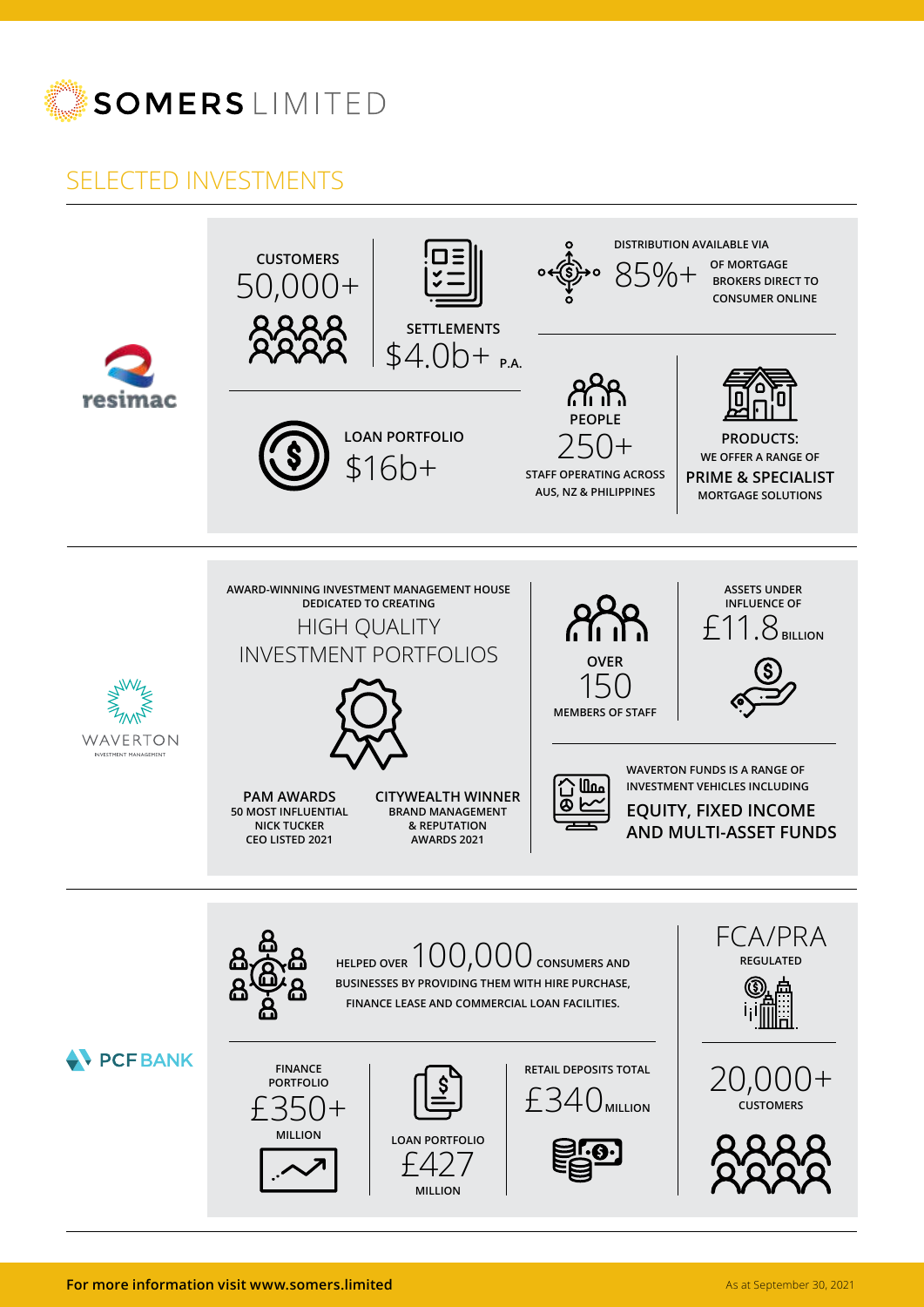

### MACRO TRENDS AFFECTING FINANCIAL SERVICES

| <b>DIGITISATION &amp;</b><br><b>AUTOMATION</b>                  | · Increasing disruption by fintechs, automation & Al<br>• Commoditisation of finance<br>· E-commerce & mobile push in an environment of demonitisation & smart<br>phone penetration                                                                                                                                                                                                                                                                                                     |  |  |  |  |
|-----------------------------------------------------------------|-----------------------------------------------------------------------------------------------------------------------------------------------------------------------------------------------------------------------------------------------------------------------------------------------------------------------------------------------------------------------------------------------------------------------------------------------------------------------------------------|--|--|--|--|
| <b>FINTECH</b>                                                  | · Focus on growth in new platforms for social, mobile, hyperlocal<br>& predictive personalisation<br>· Multiple value chains continually being aggregated across the sector<br>· Evolution of payments, blockchain/distributed ledger & cryptocurrency                                                                                                                                                                                                                                  |  |  |  |  |
| <b>MONETARY POLICY</b>                                          | · Era of negative real interest rates, low inflation, record stock market, quantative easing<br>& asset valuations coping with increased global government debt<br>• Focus on higher yielding assets causing asset prices & risks to increase<br>• Risk to global economy & market volatility, as central banks continue to remove<br>quantitative easing & initiate interest rate rises                                                                                                |  |  |  |  |
| COVID-19<br><b>DISRUPTION</b>                                   | • Disruptions to production & uneven logistics demand causing increased volatility<br>• US-China tensions continue to rise, in part due to Covid-19<br>• Countries having to learn to operate with additional or extended shutdowns from<br>increasing cases or subsequent waves in Covid-19 cases                                                                                                                                                                                      |  |  |  |  |
| <b>GEO-POLITICAL</b><br><b>TENSIONS</b>                         | • Heightened tensions due to increasing level of nationalism<br>· Global trade wars causing long-term impact on global economy<br>· Geo-politcal issues impacting markets such as foreign exchange, thereby influencing<br>investment decisions                                                                                                                                                                                                                                         |  |  |  |  |
| <b>ENVIRONMENTAL,</b><br><b>SOCIAL AND</b><br><b>GOVERNANCE</b> | · Climate change is now an accepted reality, with organisations & governments creating<br>initiatives targeting emissions reductions<br>• Changing work dynamics include an increased focus on: diversity of labour; platform<br>economy development; & continued investment in Al<br>· Effective governance remains fundamental to long-term investment performance,<br>& corporates with strong governance consistently demonstrate their ability to<br>navigate economic uncertainty |  |  |  |  |
| <b>CYBERSECURITY</b>                                            | · Investment in protection from wide scale privacy & data cyber attacks<br>· Reputational risk is key in an era of increased transparency demand, & decreased<br>trust with companies<br>· Increase in cyber-crime penalties & concerns over biometric protocols                                                                                                                                                                                                                        |  |  |  |  |
| <b>REGULATORY &amp;</b><br><b>COMPLIANCE</b>                    | • Post the 2008 crisis, increased global focus on regulation is shaping technology driven<br>customer interaction<br>· Stronger regulation of established institutions, contrasted by incentives and policies<br>encouraging smaller, newer companies to compete and grow                                                                                                                                                                                                               |  |  |  |  |

### PORTFOLIO

|   | Company                                        | <b>Country of Domicile</b> |          | Sector                           | <b>Gross Assets</b> |
|---|------------------------------------------------|----------------------------|----------|----------------------------------|---------------------|
| 1 | Resimac Group Limited                          | Australia                  |          | Non-bank Lender                  | 56.9%               |
|   | 2 Waverton Investment Management Group Limited | UK                         | ♣        | Wealth Management                | 17.7%               |
|   | 3 PCF Group plc                                | UK                         |          | Banking                          | 5.7%                |
| 4 | The Market Herald                              | Australia                  | <u>H</u> | Financial Media                  | 3.5%                |
|   | 5 West Hamilton Holdings Limited               | Bermuda                    | 鼺        | Property Management & Investment | 3.4%                |
| 6 | Thorn Group Limited                            | Australia                  | ♣        | <b>Financial Services</b>        | 3.4%                |
|   | 7 AK Jensen Group                              | Bermuda                    | ಕ್ಷ್ಮಿಕ್ | Brokerage                        | 1.9%                |
| 8 | MIH Group Holdings Limited                     | lersey                     |          | Specialist Services              | 1.7%                |
|   | <b>9</b> Assetco plc                           | UK                         |          | <b>Financial Services</b>        | 1.1%                |
|   | <b>10</b> Aura Group Limited                   | Australia                  |          | <b>Financial Services</b>        | 1.0%                |